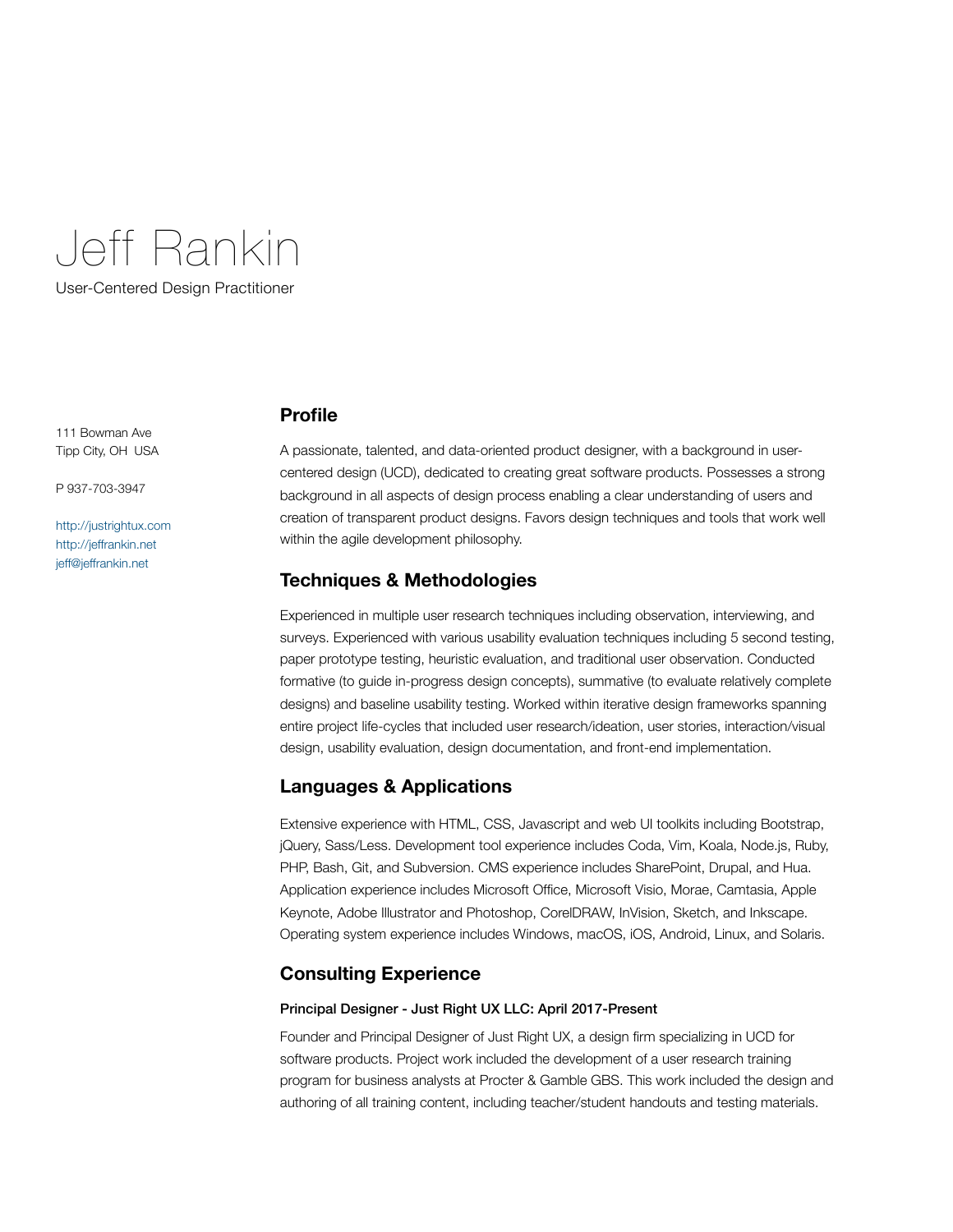Conducted a usability evaluation of Gradeable's web site and web-based product to increase post-registration conversion and overall product usability. Reviewed the web and mobile ticket-purchasing experiences for multiple minor league baseball teams and provided design recommendations to make the ticket-purchase process easier for users. Additional projects enabled utilization of my UCD and front-end development skills to help create great products.

#### User Experience (UX) Design Consultant - Neudesic: April 2012-To October 2012

Led the design effort for a web application enabling housing community managers to produce RFPs and manage bids from vendors. Activities included user stories, wire-framing, design implementation, and light documentation. Design sprints were run a sprint ahead of engineering sprints to allow time for discovery and user reviews. Design lead on a social networking site focused on career leadership and mentoring for women. Design activities included wire-framing and visual design. Led design on multiple SharePoint site implementations. Activities included definition of information architecture and navigation, wire-framing, and visual design. Conducted internal presentations to familiarize Neudesic colleagues with the UX domain.

#### UX Design Consultant - Compri Consulting: September 2011-March 2012

Design lead for a commercial marine application used to safely route vessels through hazardous weather and ocean conditions. Responsible for user interviews, interaction design, visual design, and usability testing. Facilitated user story and design sessions with product and engineering representatives.

## **Corporate Experience**

#### UX Manager - EMS Software: August 2015-June 2016

Led design of responsive web and mobile resource scheduling tools. Activities included storytelling and ideation sessions, interaction/visual design, design reviews with product and engineering stakeholders, design documentation, and usability evaluation. Developed future vision product prototypes for conference presentations. Led development effort for a set of reusable components for the responsive web application using jQuery, Bootstrap and Less.

### Lead UX Designer - Outsell: February 2014-July 2014

Led design of a web-based EDI tool. Activities included wireframe creation, design reviews with product team, detail design and documentation, and working with engineering team to explain design and work through feasibility issues. Developed Outsell human interface guidelines to help ensure consistency among products. Support activities for this included coding and testing components, documentation, code samples, and communicating the

111 Bowman Ave Tipp City, OH USA

P 937-703-3947

<http://justrightux.com> <http://jeffrankin.net> [jeff@jeffrankin.net](mailto:jeff@jeffrankin.net)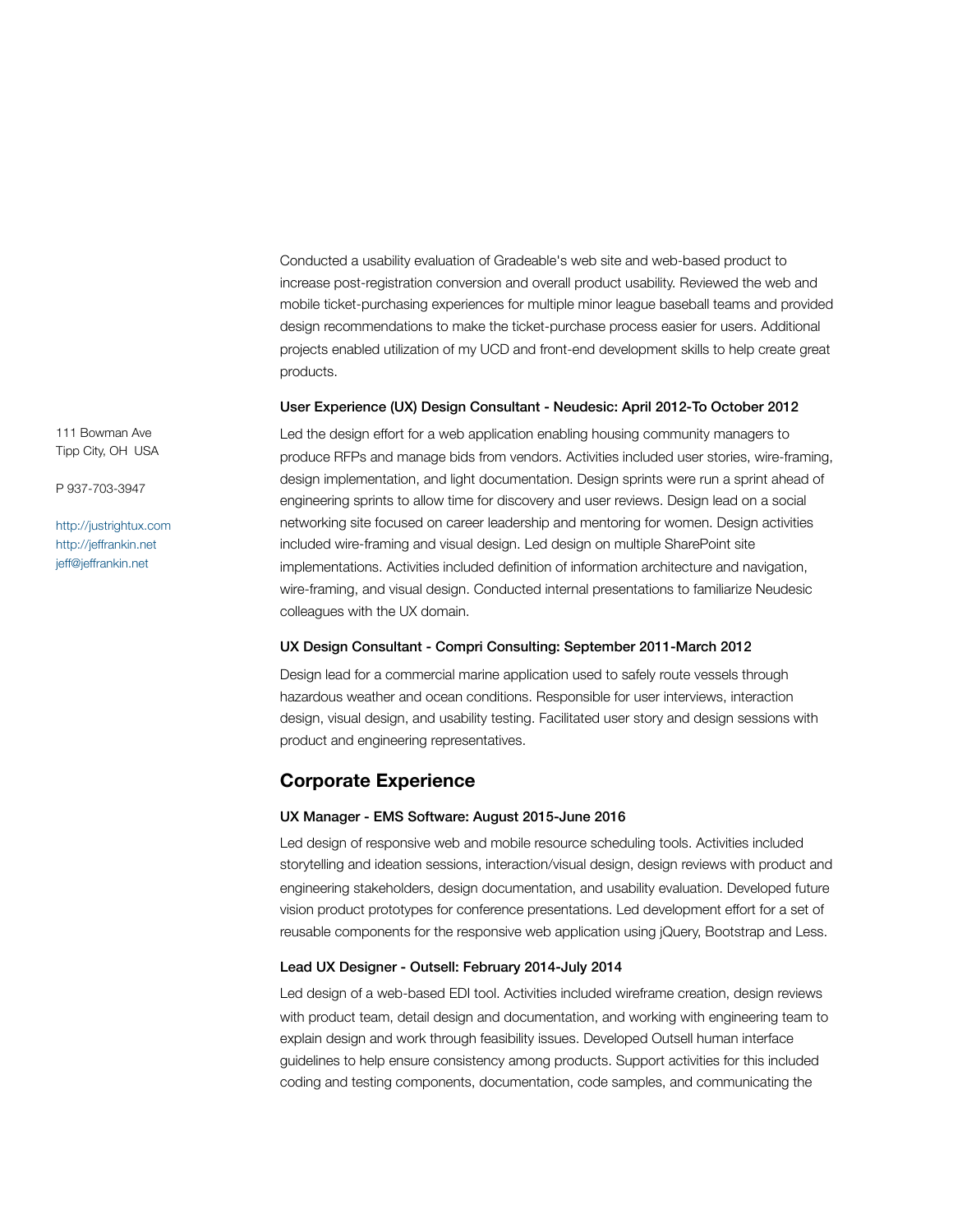guidelines to the engineering team. Led conceptual design work and interaction design for new login/forgotten password flow for the Outsell enterprise platform.

#### Senior User Interface (UI) Designer - Activant Solutions, Inc.: April 2010-To July 2011

Led design activities on projects including a web-based service dispatch application used to manage technicians, a service order entry and management iPhone app, a business rules management application, a business intelligence iPad app, a web-based customer grading application, and a user/system administration web application. Responsible for facilitating design activities, creating user scenarios and stories to explore use cases, communicating design to the team, interaction design, visual design, and usability testing. Design education and evangelism efforts included brown-bag presentations, Q&A sessions given to product management, engineering teams, and business analysts. Also responsible for developing design process to work within Scrum development methodology.

#### UI Design Engineer - McKesson Provider Technologies: October 2006-June 2009

Design lead for multiple projects including an application used by nurses to coordinate daily activities and visualize task density, a CMS used to assemble patient care plans, and an application allowing clinicians to reconcile a patient's medication list, place medication orders, and write prescriptions. For each of these projects, responsibilities included conduct of user experience workshops held with clinical and business analysts, creation of scenarios and "day in the life" narratives to explore use cases, elicitation and expression of requirements through wire-framing, conceptual prototyping and high-fidelity prototyping, formative and summative usability testing, and detail design and documentation. Acted as innovation sub-team lead working primarily on data visualization techniques and cutting-edge design methodologies.

#### UI Designer - Union Pacific: August 2005-September 2006

Responsible for maintenance, support, and documentation of existing reusable UI components. Led architecture, development, and documentation of next generation UI component framework. Researched and documented best practices for online map presentation and UIs for Blackberry-based Web applications. Evaluated UI of existing online map application, provided recommendations for improvements, and developed prototype to demonstrate enhancements. Developed prototype using the Google Maps API to demonstrate visualization of train routes and locations. Worked with development teams and project managers to provide UI recommendations for various railway logistics web applications. Conducted usability reviews and heuristic evaluations, providing recommendations to development teams. Developed and conducted UI design class to help evangelize UI design and usability. Class was presented to existing teams and new engineering personnel.

111 Bowman Ave Tipp City, OH USA

P 937-703-3947

<http://justrightux.com> <http://jeffrankin.net> [jeff@jeffrankin.net](mailto:jeff@jeffrankin.net)